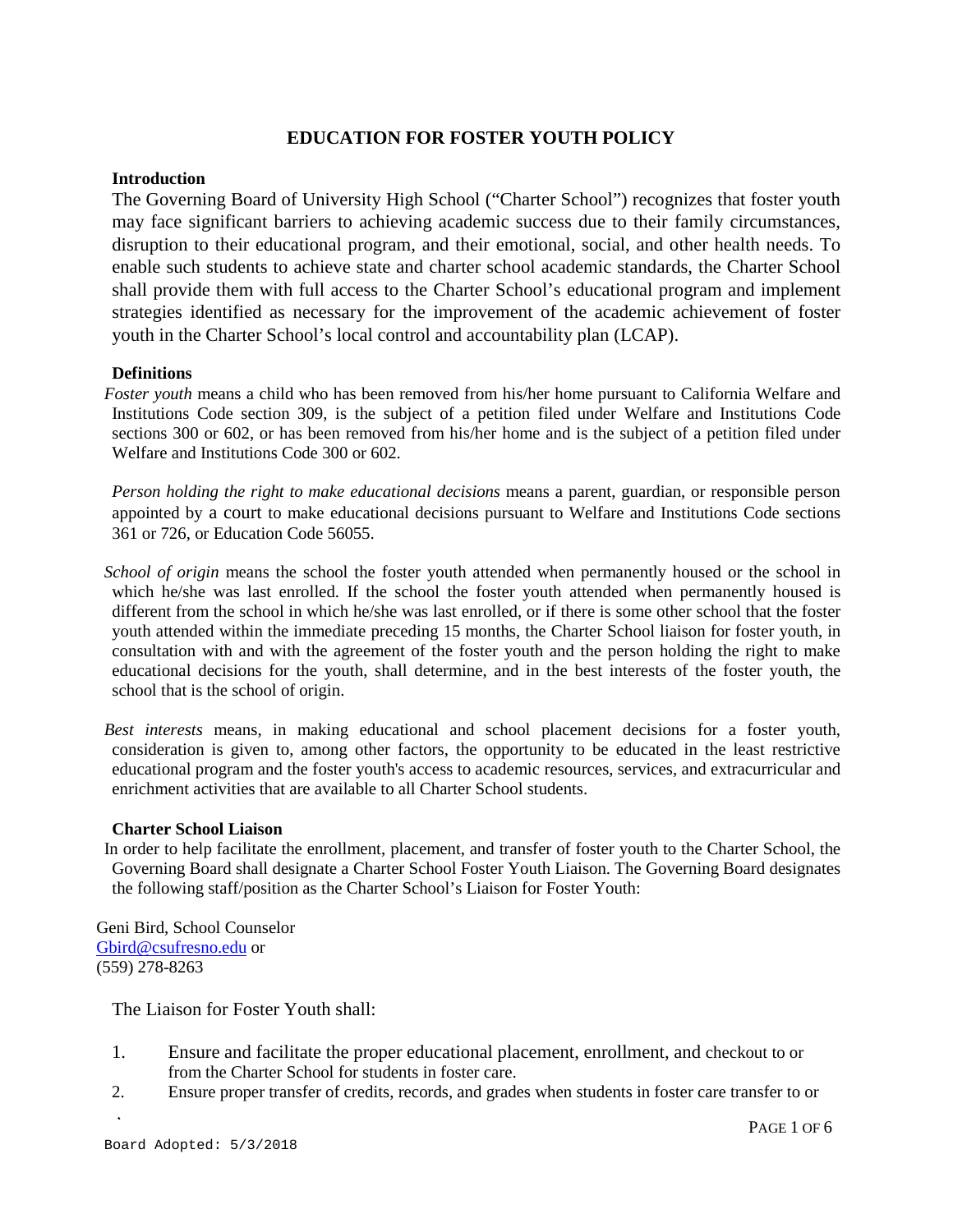from the Charter School.

When a student in foster care is enrolling in UHS, the school liaison shall contact the school last attended by the student to obtain, within two business days, all academic and other records. When a foster youth is transferring to a new school, the Charter School liaison shall provide the student's records to the new school within two business days of receiving the new school's request.

- 3. When required by law, notify the foster youth's attorney and the appropriate representative of the county child welfare agency of pending expulsion proceedings if the decision to recommend expulsion is a discretionary act under the Charter School's charter; pending proceedings to extend a suspension until an expulsion decision is rendered if the decision to recommend expulsion is a discretionary act under the Charter School's charter; and, a manifestation determination prior to a change in the foster youth placement, when he/she is a student with a disability under state and federal special education laws.
- 4. As needed, make appropriate referrals to ensure that students in foster care receive necessary special education services and services under Section 504 of the Federal Rehabilitation Act of 1973.
- 5. As needed, ensure that students in foster care receive appropriate school-based services, such as counseling and health services, supplemental instruction, and after-school services.
- 6. Develop protocols and procedures for creating awareness for Charter School staff, including but not limited to Principal, Dean of Students, Registrar and Attendance Clerks, of the requirements for the proper enrollment, placement, and transfer of foster youth.
- 7. Collaborate with the county placing agency, social services, probation officers, juvenile court officers, and other appropriate agencies to help coordinate services for the Charter School's foster youth.
- 8. Monitor the educational progress of foster youth and provide reports to the Executive Director or designee and the Governing Board based on indicators identified in the Charter School's Local Control and Accountability Plan.
- 9. This policy does not grant the Charter School Liaison authority that supersedes the authority granted under State and Federal law to a parent or legal guardian retaining educational rights, a responsible person appointed by the court to represent the child pursuant to Welfare and Institutions Code sections 361 or 726, a surrogate parent, or a foster parent exercising authority under the Education Code. The role of the Charter School Liaison is advisory with respect to placement options and determination of the school of origin.

# **Enrollment**

A student placed in a licensed children's institution or foster family home shall attend programs operated by the Charter School, unless one of the following circumstances applies: (Education Code 48853, 48853.5)

- 1. The student has an individualized education program requiring placement in a nonpublic, nonsectarian school or agency, or in another local educational agency.
- 2. The parent/guardian or other person holding the right to make educational decisions for the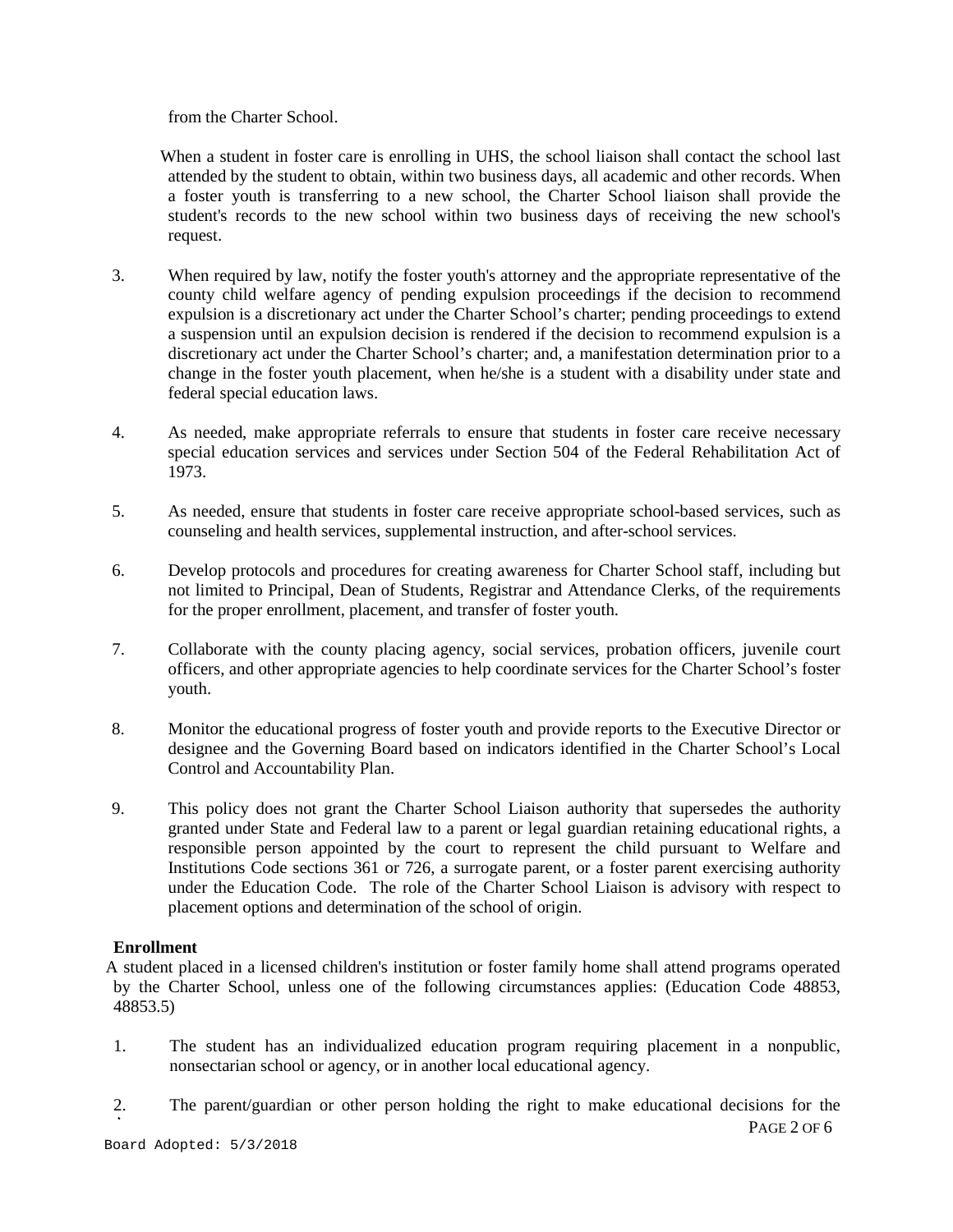student determines that it is in the best interest of the student to be placed in another educational program and submits a written statement to the Charter School indicating that determination and that he/she is aware of the following:

- a. The student has a right to attend a regular public school in the least restrictive environment.
- b. The alternate educational program is a special education program, if applicable.
- c. The decision to unilaterally remove the student from the Charter School and to place him/her in an alternate education program may not be financed by the Charter School.
- d. Any attempt to seek reimbursement for the alternate education program may be at the expense of the parent/guardian or other person holding the right to make educational decisions for the student.
- 3. At the initial placement or any subsequent change in placement, the student exercises his/her right to continue in his/her school of origin, as defined above.
	- a. The student may continue in the school of origin for the duration of the court's jurisdiction.
	- b. If the court's jurisdiction over a grade K-8 student is terminated prior to the end of a school year, the student may continue in his/her school of origin for the remainder of the academic school year.
	- c. If the court's jurisdiction is terminated while the student is in high school, the student may continue in his/her school of origin until he/she graduates.
	- d. If the student is transitioning between school grade levels, he/she shall be allowed to continue in the district of origin in the same attendance area to provide him/her the benefit of matriculating with his/her peers in accordance with the established feeder patterns of school districts. A student who is transitioning to a middle school or high school shall be allowed to enroll in the school designated for matriculation in another school district.
- The Charter School Liaison may, in consultation with and with the agreement of the foster youth and the person holding the right to make educational decisions for the youth, recommend that the youth's right to attend the school of origin be waived and he/she be enrolled in any school that students living in the attendance area of the school district in which the foster youth resides are eligible to attend or in the Charter School consistent with current enrollment procedures. All decisions shall be made in accordance with the foster youth's best interests.
- Prior to making any recommendation to move a foster youth from his/her school of origin, the liaison shall provide the youth and the person holding the right to make educational decisions for the youth with a written explanation of the basis for the recommendation and how the recommendation serves the youth's best interests.
- If the liaison, in consultation with the foster youth and the person holding the right to make educational decisions for the foster youth, agrees that the best interests of the youth would be served by his/her transfer to a school other than the school of origin, the principal or designee of the new school shall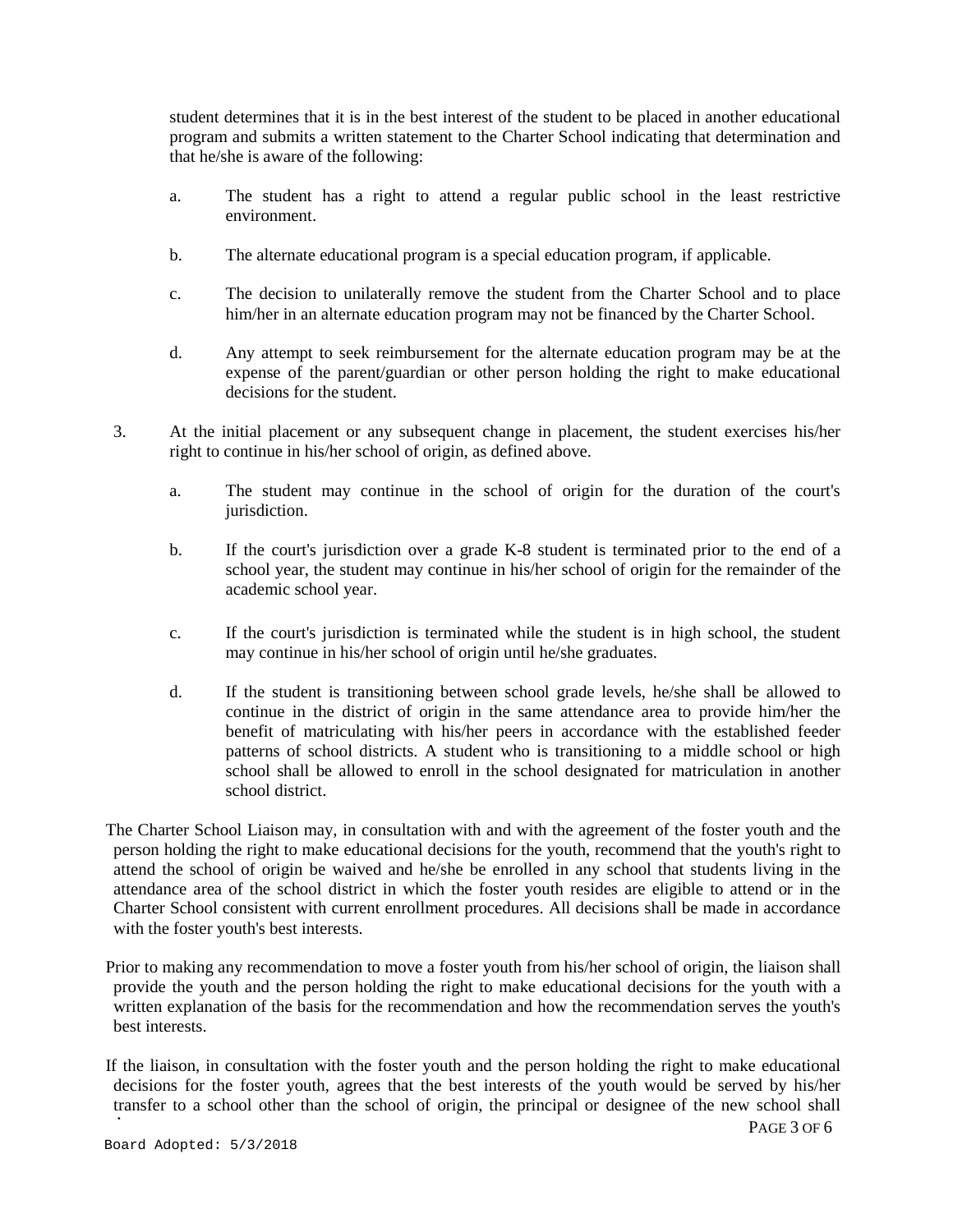immediately enroll the foster youth, consistent with any enrollment procedures if the next school is a charter school. The foster youth shall be immediately enrolled even if he/she:

- 1. Has outstanding fees, fines, textbooks, or other items or monies due to the school last attended
- 2. Does not have clothing normally required by the school, such as school uniforms
- 3. Is unable to produce records normally required for enrollment, such as previous academic records, proof of residency, and medical records, including, but not limited to, immunization records or other documentation.

If any dispute arises regarding the request of a foster youth to remain in the school of origin, the youth has the right to remain in the school of origin pending resolution of the dispute. The dispute shall be resolved in accordance with the existing Charter School dispute resolution process.

### **Transportation**

The Charter School shall not be responsible for providing transportation to allow a foster child to attend school, unless required by federal law. The Charter School is not prohibited from providing transportation, at its discretion, to allow a foster child to attend school.

### **Effect of Absences on Grades**

The grades of a student in foster care shall not be lowered for any absence from school that is due to either of the following circumstances:

- 1. A decision by a court or placement agency to change the student's placement, in which case the student's grades shall be calculated as of the date he/she left school.
- 2. A verified court appearance or related court-ordered activity.

### **Transfer of Coursework and Credits\***

When a foster youth transfers into the Charter School, the Charter School shall accept and issue full credit for any coursework that the foster youth has satisfactorily completed while attending another public school, a juvenile court school, or a nonpublic, nonsectarian school or agency and shall not require the foster youth to retake the course.

If the foster youth did not complete the entire course, he/she shall be issued partial credit for the coursework completed and shall not be required to retake the portion of the course that he/she completed at his/her previous school. However, the Charter School may require the foster youth to retake the portion of the course completed if, in consultation with the holder of educational rights for the foster youth, the Charter School finds that the foster youth is reasonably able to complete the requirements in time to graduate from high school. Whenever partial credit is issued to a foster youth in any particular course, he/she shall be enrolled in the same or equivalent course, if applicable, so that he/she may continue and complete the entire course.

In no event shall the Charter School prevent a foster youth from taking or retaking a course to meet the eligibility requirements for admission to the California State University or the University of California.

#### **Applicability of Graduation Requirements\***

To obtain a high school diploma, a foster youth shall pass the high school exit examination in English language and mathematics (if required by State law), complete all courses required by the Charter School,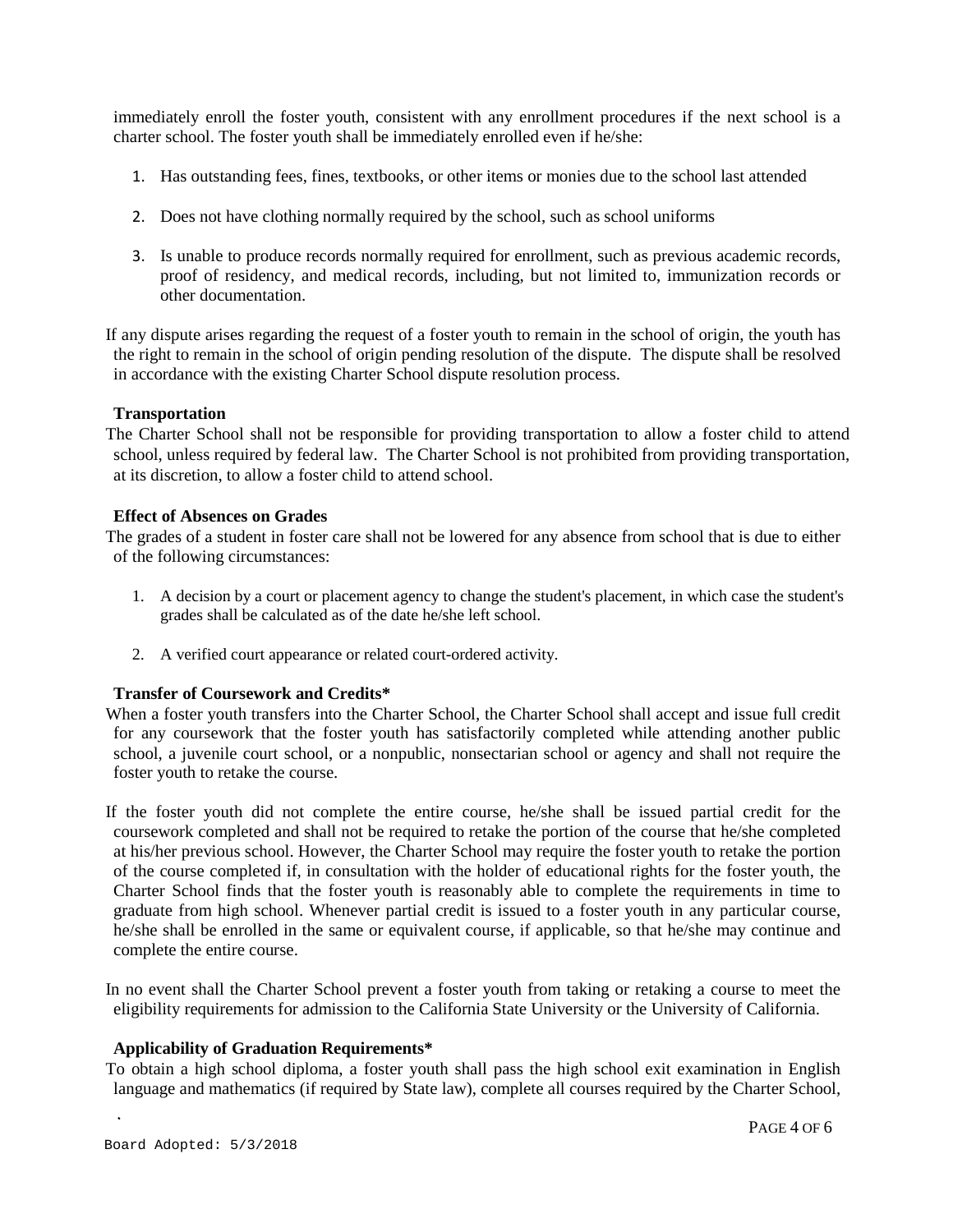and fulfill any additional graduation requirement prescribed by the Board.

- However, when a foster youth who has completed his/her second year of high school transfers into the Charter School, he/she shall be exempted from all Charter School-adopted coursework and other Charter School-established graduation requirements, unless the Charter School makes a finding that the student is reasonably able to complete the additional requirements in time to graduate from high school by the end of his/her fourth year of high school. Within 30 calendar days of the foster youth's transfer, the Executive Director or designee shall notify the foster youth, the person holding the right to make educational decisions for him/her, and the foster youth's social worker of the availability of the exemption and whether the foster youth qualifies for it.
- To determine whether a foster youth is in his/her third or fourth year of high school, the Charter School shall use either the number of credits the foster youth has earned as of the date of the transfer or the length of his/her school enrollment, whichever qualifies him/her for the exemption.
- The Head of School or designee shall notify any foster youth who is granted an exemption and the person holding the right to make educational decisions for him/her how any requirements that are waived will affect the foster youth's ability to gain admission to a postsecondary educational institution and shall provide information about transfer opportunities available through the California Community Colleges.
- The Charter School shall not require or request a foster youth to transfer schools in order to qualify for an exemption and no request for a transfer solely to qualify for an exemption shall be made by a foster youth or any person acting on behalf of a foster youth.
- Upon making a finding that a foster youth is reasonably able to complete Charter School graduation requirements within his/her fifth year of high school, the Executive Director or designee shall:
	- 1. Inform the foster youth and the person holding the right to make educational decisions for him/her of the foster youth's option to remain in school for a fifth year to complete the Charter School authorizers graduation requirements, consistent with the laws regarding continuous enrollment and satisfactory progress for Charter School students over age 19, and how that will affect his/her ability to gain admission to a postsecondary educational institution.
	- 2. Provide information to the foster youth about transfer opportunities available through the California Community Colleges.
	- 3. Upon agreement with the foster youth or, if he/she is under 18 years of age, the person holding the right to make educational decisions for him/her, permit the foster youth to stay in school for a fifth year to complete the Charter School's graduation requirements.

# **Eligibility for Extracurricular Activities**

A foster youth whose residence changes pursuant to a court order or decision of a child welfare worker shall be immediately deemed to meet all residency requirements for participation in interscholastic sports or other extracurricular activities.

# **Complaints of Noncompliance\***

Complaints of noncompliance with this policy shall be governed by the Charter School's Uniform Complaint Procedures policy.

\*These provisions are also applicable to former juvenile court school pupils, which are defined as pupils who, upon completion of the pupil's second year of high school, transfer to a charter school, excluding a